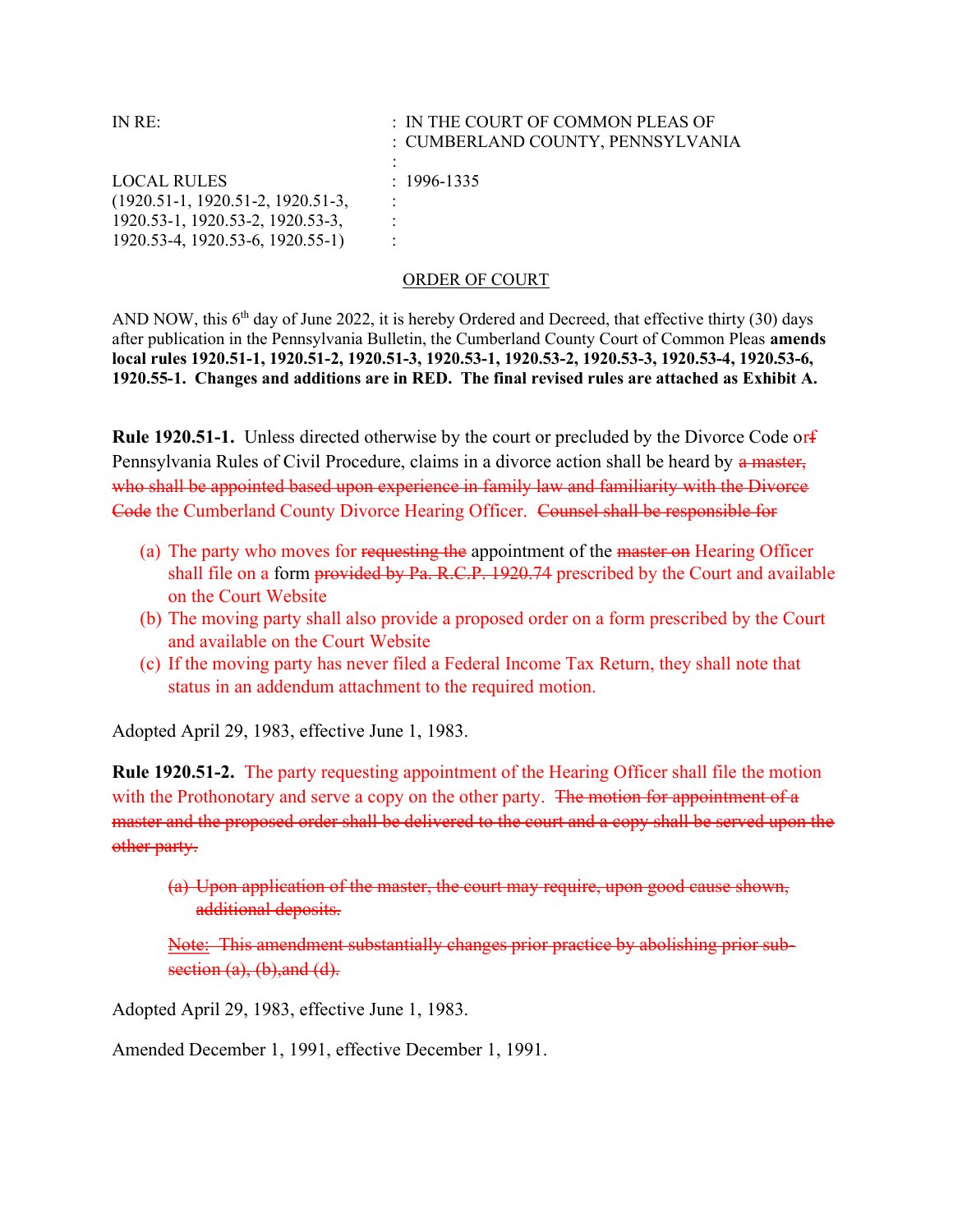Rule 1920.51-3. The master Hearing Officer shall mail or deliver the written notice of the master's hearing, required by Pa. R.C.P. 1920.51(b), at least fifteen (15) days prior to the hearing date.

Note: This rule is derived from former Rule 1133.5.

Adopted April 29, 1983, effective June 1, 1983.

Rule 1920.53-1. If the master Hearing Officer finds the proceedings are fatally defective in any particular, he shall make a prompt report to the court. If he finds them the defective in a particular is curable by amendment, he the Hearing Officer shall notify counsel and suspend further action pending correction. If no correction is made, he the Hearing Officer shall report to the court.

Note: This rule was formerly Rule 1133-6.

Adopted April 29, 1983, effective June 1, 1983.

Rule 1920.53-2. To facilitate efficient review of the transcript of the testimony, the master Hearing Officer shall may require presentation of evidence in the following order:

(a) Name, address, age, and occupation of each party;

(b) when the method of service of the complaint has been by registered mail, proof of the defendant's signature;

- (c) date and place of marriage;
- (d) length of the parties' respective residences within the Commonwealth;
- (e) name, age, and residence of each child, and with whom each resides;
- (f) grounds for divorce or annulment; and
- (g) other relevant matters.

Note: This rule is derived from former Rule 1133-7 and Pa. R.C.P. 1920.53(b) & (c).

Adopted April 29, 1982, effective June 1, 1983.

**Rule 1920.53-3.** The master Hearing Officer shall determine whether actions for support and custody have been instituted, whether decrees have been entered, the nature of the decrees, and whether they have been observed.

Note: This rule is derived from former Rule 1133-10 and 1133-11.

Adopted April 29, 1983, effective June 1, 1982.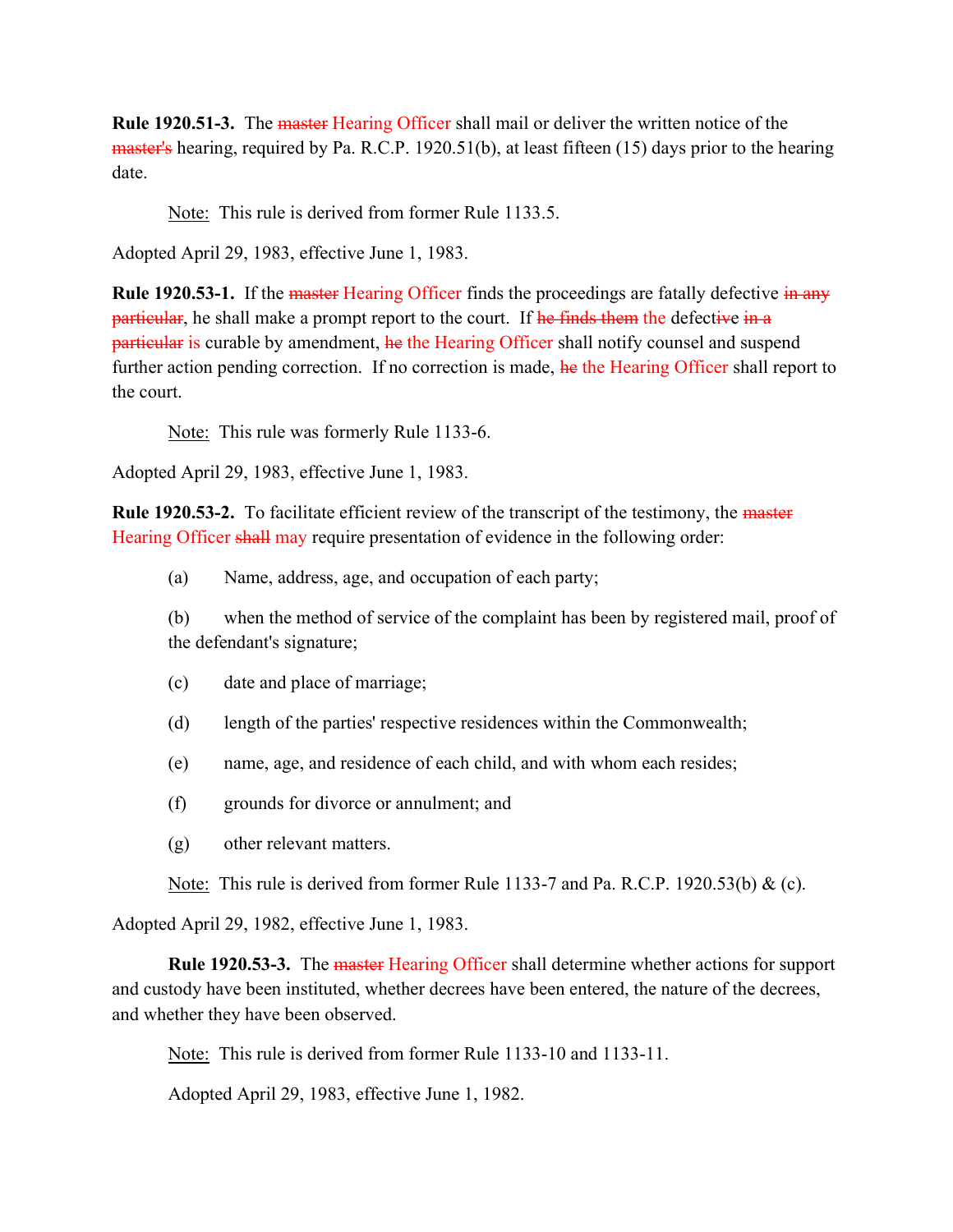Rule 1920.53-4. The master Hearing Officer shall engage the services of a stenographer; however, the testimony shall not be transcribed unless:

- (a) required by the master Hearing Officer to prepare the report to the court, or
- (b) ordered by the court following the filing of exceptions or otherwise.

Note: This rule is derived from former Rule 1133-12. Under this rule the expense of transcribing the recorded testimony should be incurred only when there is an actual need for a transcript. If the master Hearing Officer can prepare the report without a transcript and no exceptions are filed thereto, then no transcript need be prepared.

Adopted April 29, 1983, effective June 1, 1983.

Rule 1920.53-6. Proof of notice of the filing of the master Hearing Officer's report to each party, as required by Pa. R.C.P. 1920.53(a)(2), shall be filed of record. The master Hearing Officer shall inform each party that exceptions may be filed pursuant to Pa. R.C.P. 1920.55 within ten (10) days after notice of the filing of the report was mailed.

Note: This rule is derived from former Rule 1133-17.

Adopted April 29, 1983, effective June 1, 1983.

## Rule 1920.55-1.

- (a) When exceptions to the Divorce Master Hearing Officer's report are filed, the Prothonotary shall forthwith promptly forward the cases to the Court Administrator who shall assign them to a the-Judges of the Court of Common Pleas on a rotating basis.
- (b) If the parties withdraw or settle all claims pending before the Hearing Officer, the parties shall provide the Hearing Officer with a copy of the Marital Settlement Agreement or a signed letter acknowledging that all outstanding claims are resolved or withdrawn. Upon receipt of appropriate proof that claims are no longer outstanding, the Hearing Officer shall forward a proposed order vacating appointment of the Hearing Officer to Court Administration.

Adopted April 29, 1983, effective June 1, 1983. Amended March 22, 2017, effective May 1, 2017

The Cumberland County District Court Administrator is Ordered and Directed to do the following:

 1. File one (1) copy to the Administrative Office of Pennsylvania Courts via email to adminrules@pacourts.us.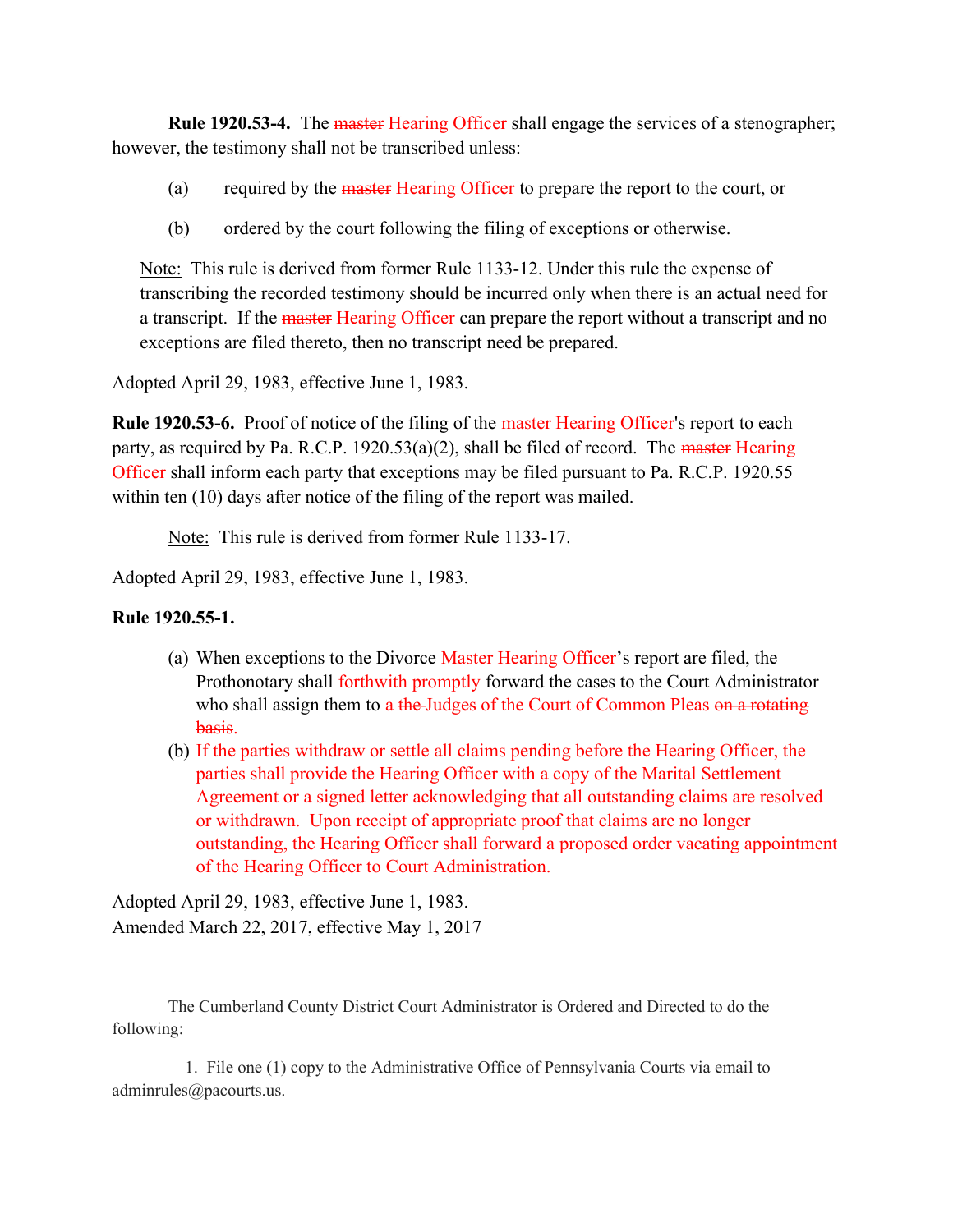2. File two (2) paper copies and one (1) electronic copy in a Microsoft Word format only to bulletin@palrb.us with the Legislative Reference Bureau for publication in the Pennsylvania Bulletin.

3. Publish these Rules on the Cumberland County Court website at www.ccpa.net.

 4. Incorporate the local rule into the set of local rules on www.ccpa.net within thirty (30) days after the publication of the local rule in the Pennsylvania Bulletin.

 5. File one (1) copy of the local rule in the appropriate filing office for public inspection and copying.

6. Forward one (1) copy to the Cumberland Law Journal.

By the Court,

 $\Box$ 

Edward E. Guido, P.J.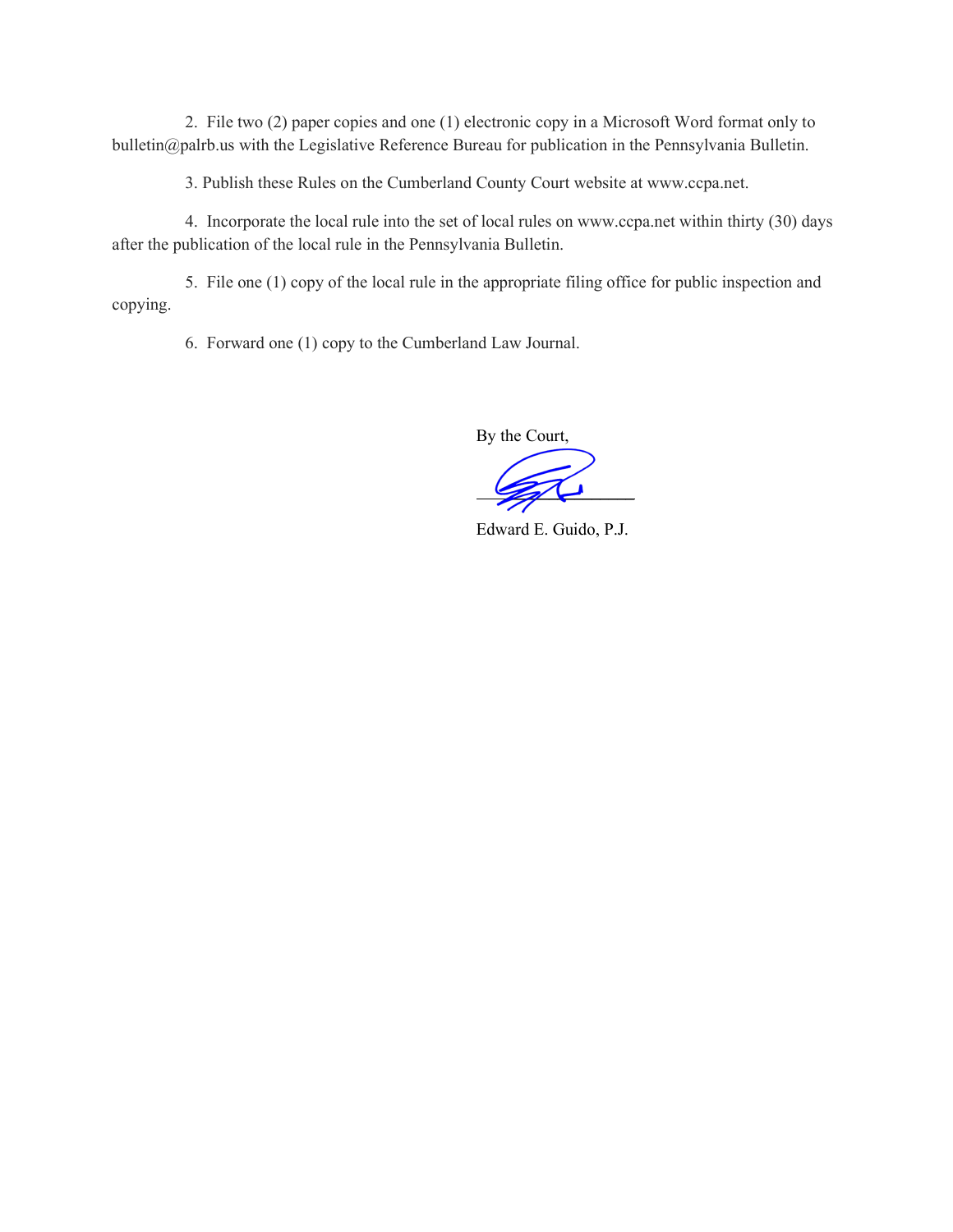## EXHIBIT A

Rule 1920.51-1. Unless directed otherwise by the court or precluded by the Divorce Code or Pennsylvania Rules of Civil Procedure, claims in a divorce action shall be heard by the Cumberland County Divorce Hearing Officer.

- (a) The party who moves for appointment of the Hearing Officer shall file on a form prescribed by the Court and available on the Court Website
- (b) The moving party shall also provide a proposed order on a form prescribed by the Court and available on the Court Website
- (c) If the moving party has never filed a Federal Income Tax Return, they shall note that status in an addendum attachment to the required motion.

Adopted April 29, 1983, effective June 1, 1983.

Rule 1920.51-2. The party requesting appointment of the Hearing Officer shall file the motion with the Prothonotary and serve a copy on the other party.

Adopted April 29, 1983, effective June 1, 1983.

Amended December 1, 1991, effective December 1, 1991.

Rule 1920.51-3. The Hearing Officer shall mail or deliver the written notice of the hearing, required by Pa. R.C.P. 1920.51(b), at least fifteen (15) days prior to the hearing date.

Note: This rule is derived from former Rule 1133.5.

Adopted April 29, 1983, effective June 1, 1983.

Rule 1920.53-1. If the Hearing Officer finds the proceedings are fatally defective, he shall make a prompt report to the court. If the defect is curable by amendment, the Hearing Officer shall notify counsel and suspend further action pending correction. If no correction is made, the Hearing Officer shall report to the court.

Note: This rule was formerly Rule 1133-6.

Adopted April 29, 1983, effective June 1, 1983.

Rule 1920.53-2. To facilitate efficient review of the transcript of the testimony, the Hearing Officer may require presentation of evidence in the following order:

(a) Name, address, age, and occupation of each party;

(b) when the method of service of the complaint has been by registered mail, proof of the defendant's signature;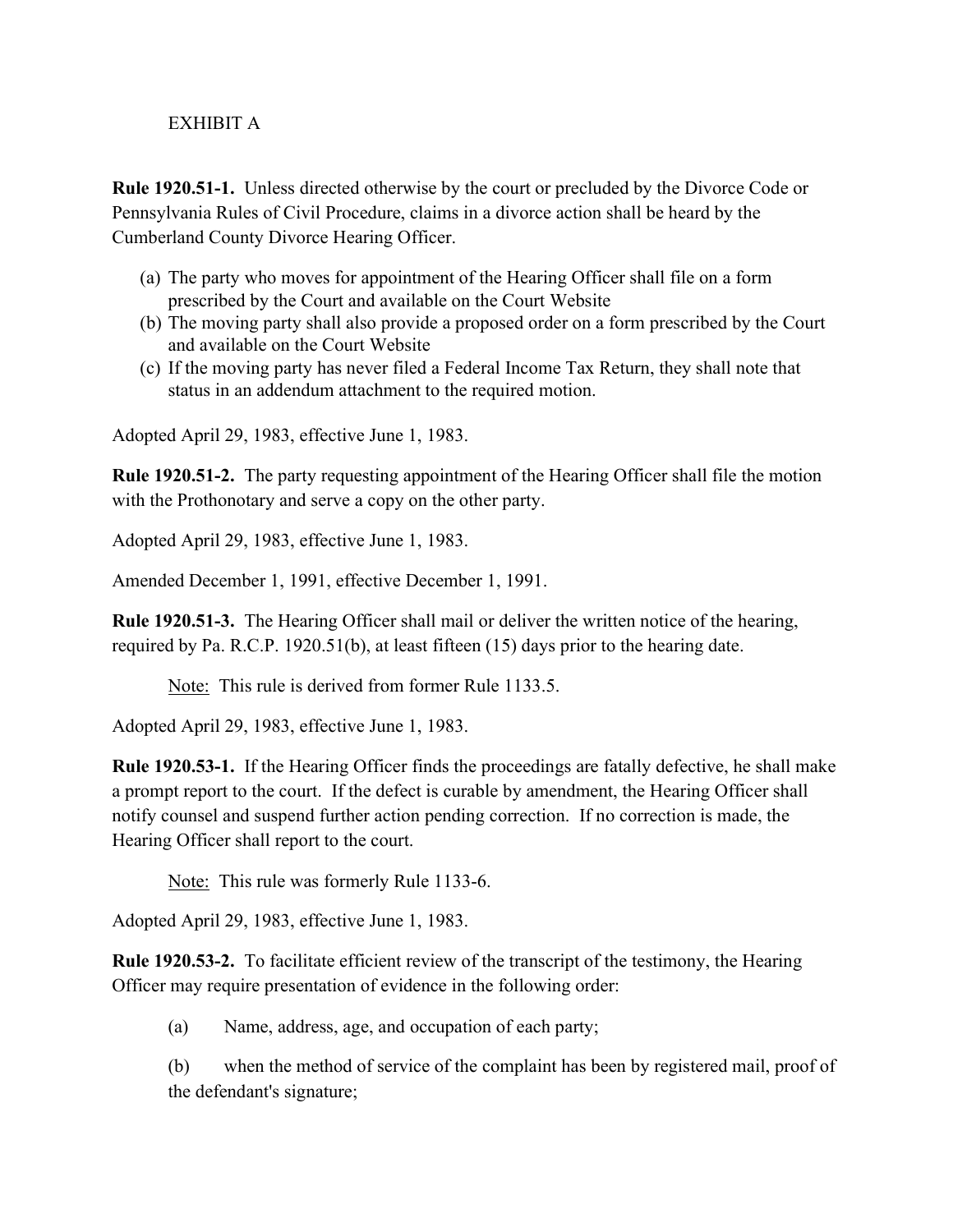- (c) date and place of marriage;
- (d) length of the parties' respective residences within the Commonwealth;
- (e) name, age, and residence of each child, and with whom each resides;
- (f) grounds for divorce or annulment; and
- (g) other relevant matters.

Note: This rule is derived from former Rule 1133-7 and Pa. R.C.P. 1920.53(b) & (c).

Adopted April 29, 1982, effective June 1, 1983.

Rule 1920.53-3. The Hearing Officer shall determine whether actions for support and custody have been instituted, whether decrees have been entered, the nature of the decrees, and whether they have been observed.

Note: This rule is derived from former Rule 1133-10 and 1133-11.

Adopted April 29, 1983, effective June 1, 1982.

Rule 1920.53-4. The Hearing Officer shall engage the services of a stenographer; however, the testimony shall not be transcribed unless:

- (a) required by the Hearing Officer to prepare the report to the court, or
- (b) ordered by the court following the filing of exceptions or otherwise.

 Note: This rule is derived from former Rule 1133-12. Under this rule the expense of transcribing the recorded testimony should be incurred only when there is an actual need for a transcript. If the Hearing Officer can prepare the report without a transcript and no exceptions are filed thereto, then no transcript need be prepared.

Adopted April 29, 1983, effective June 1, 1983.

Rule 1920.53-6. Proof of notice of the filing of the Hearing Officer's report to each party, as required by Pa. R.C.P. 1920.53(a)(2), shall be filed of record. The Hearing Officer shall inform each party that exceptions may be filed pursuant to Pa. R.C.P. 1920.55 within ten (10) days after notice of the filing of the report was mailed.

Note: This rule is derived from former Rule 1133-17.

Adopted April 29, 1983, effective June 1, 1983.

Rule 1920.55-1.